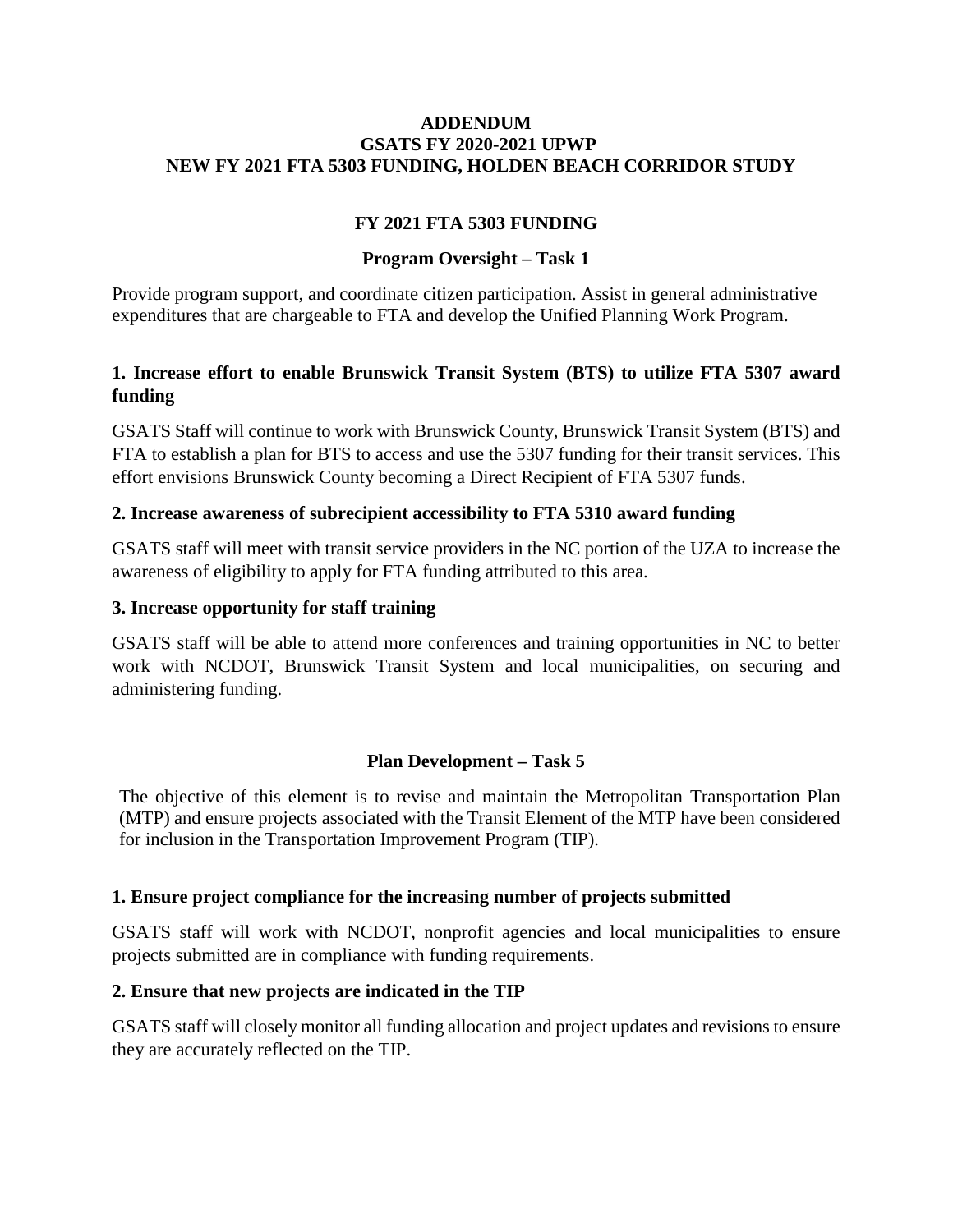## **ADDITION OF THE HOLDEN BEACH CAUSEWAY CORRIDOR STUDY**

**Background:** In 2018, GSATS MPO put out a call for projects through the Surface Transportation Block Group- Direct Attributable Program. Brunswick County submitted a proposal for a corridor study along the Holden Beach Causeway. The project was selected and funded for \$32,000 along with a local match of \$8,000 for a total project cost of \$40,000.

**Action:** Per guidance from the NCDOT STIP Office and the NCDOT Transportation Planning Division, in order to authorize the funding for this study, GSATS had to flex \$32,000 from the DA funds allocated for FY21 to supplement the PL program as outlined in the FY20-29 GSATS MTIP. The \$32,000 is now included in the attached FY20-21 GSATS UPWP Addendum. The DA Funds are budgeted for FY21 in the Special Area Studies category of the UPWP